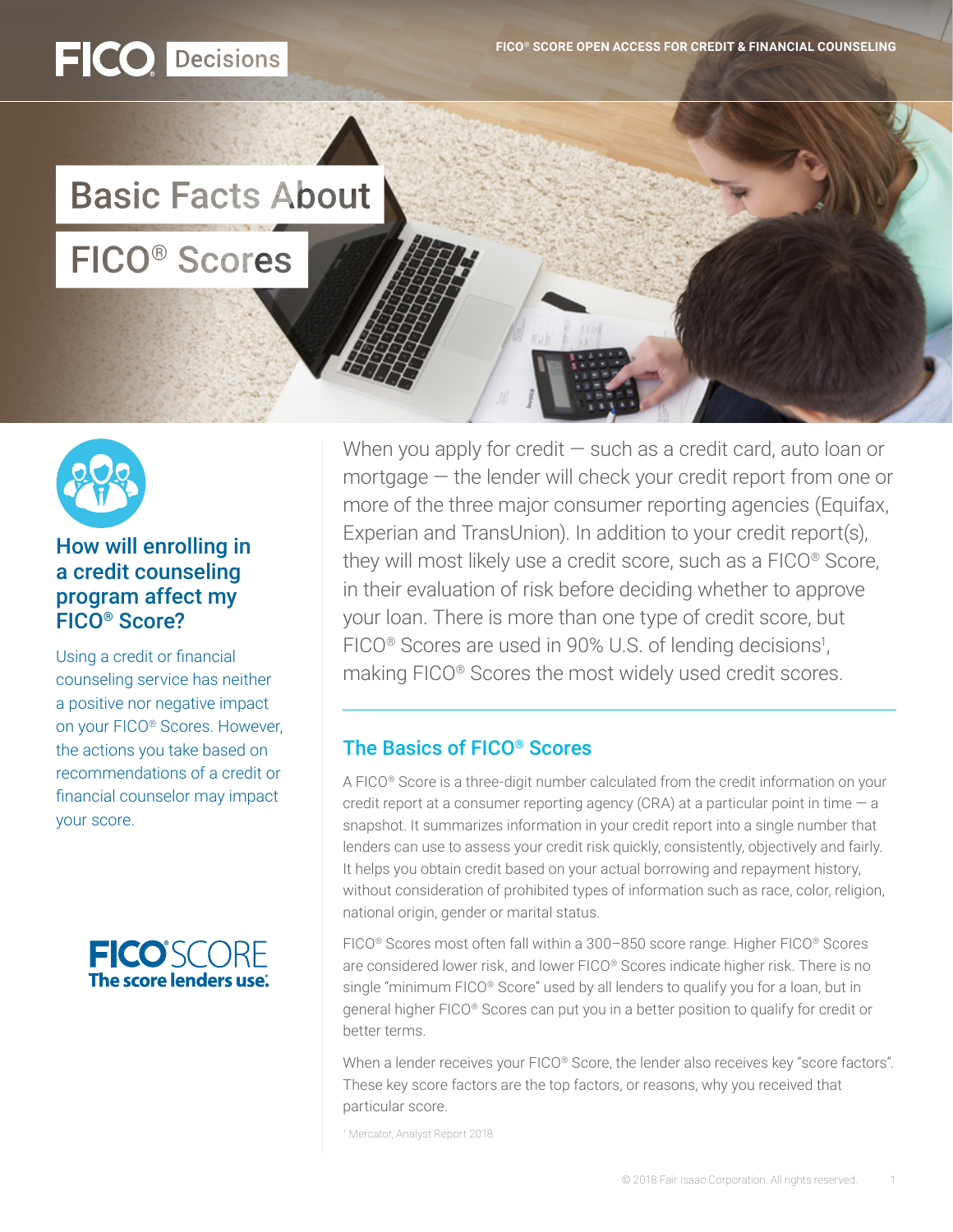

### Five Parts to FICO® Scores

FICO® Scores take into consideration five main categories of information in a credit report. The chart to the right shows the relative importance of each category to FICO® Scores.

### **Payment history** — approximately 35% of a FICO® Score

Have you paid your credit accounts on time? Missed and late payments, bankruptcies, collections and other negative items are important to FICO® Scores.

### **How much you owe** — approximately 30% of a FICO® Score

FICO<sup>®</sup> Scores consider the amounts you owe on all your accounts, the number of accounts with balances and how much of your available credit you are using.

### **Length of credit history** — approximately 15% of a FICO® Score

In general, a longer credit history will increase a FICO® Score, all else being equal. However, even people who have not been using credit long can get a good FICO<sup>®</sup> Score, depending on what their credit report says about their payment history and amounts owed.

### **New credit** — approximately 10% of a FICO® Score

FICO's research shows that opening several credit accounts in a short period of time represents greater risk – especially for people who do not have a long credit history.

### **Types of Credit** — approximately 10% of a FICO® Score

FICO® Scores consider your mix of credit cards, retail accounts, installment loans, finance company accounts and mortgage loans. It is not necessary to have one of each, and it is not a good idea to open a credit account you don't intend to use.

### How FICO® Scores work

When lenders order your credit report at the CRAs, they can also buy a FICO® Score that is based on the information in the report. That FICO® Score is calculated by a mathematical equation that evaluates many types of information in your credit report at that agency at the time the request is made. By comparing this information to patterns in millions of past credit reports, the FICO® Score estimates your level of future credit risk. Lenders then use your credit report, your FICO® Score, and other information to evaluate your risk of making loan repayments.

Because FICO® Scores are generated from the information in your credit report at each of the CRAs, the scores are able to quickly, fairly and consistently assess your credit risk. Thus, as a snapshot of the information in your credit report, the FICO® Scores, only change when your credit report does. And verifying the information in your credit report periodically enables you to correct errors if there are any.

**FICO® Score Ingredients**



## MYTH: A poor FICO® Score will haunt me forever.

Truth: Just the opposite is true. FICO® Scores are indicators of a consumer's risk at a particular point in time. Your FICO® Scores change as new information is added to your credit report and as historical information ages; your FICO® Scores change gradually as you change the way you handle credit. For example, past credit problems impact your FICO® Scores less as time passes. Lenders request a current FICO® Score when you submit a credit application, so they have the most recent information available.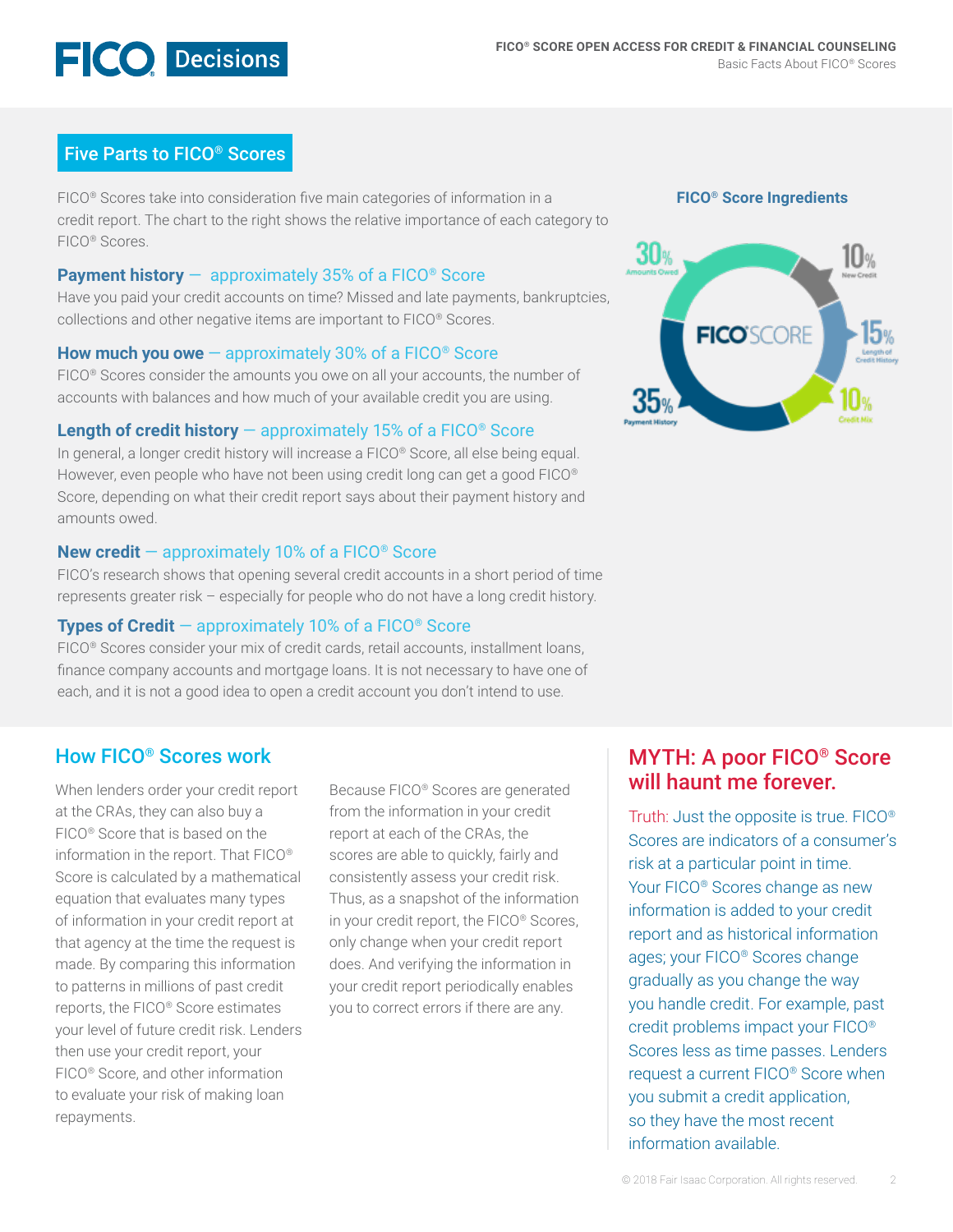# **E** CO Decisions

### What FICO® Scores *do not* take into account

FICO® Scores consider a wide range of information on your credit report. However, they do NOT consider:

• Your race, color, religion, national origin, sex and marital status. US law prohibits credit scoring from considering these facts, or considering any receipt of public assistance, or the exercise of any consumer right under the Consumer Credit Protection Act.

- Your age.
- Your salary, occupation, title, employer, date employed or employment history.
- Where you live.
- Any interest rate being charged on a particular credit card or other account.
- Any items reported as child/family support obligations.
- Certain types of soft inquiries (requests for your credit report or score by you, or by any other authorized entity).
- Any information not found in your credit report.

### What lenders look at when considering you for credit

Each lender has its own process and policies for making decisions when reviewing a credit application. Most lenders use FICO® Scores along with additional information, either from one or more of your credit reports or from supplemental information provided by an applicant, such as income. When evaluating credit risk, the items that lenders generally pay the most attention to are:

- Your FICO® Score.
- Your payment history if bills are paid on time.
- Your current debt amount you owe on accounts.
- Whether you have had any collection accounts.
- Public records, such as bankruptcies.
- Types of financing you have successfully managed.
- $\cdot$  Length of your credit history  $-$  how long you've had credit.
- Recent activity, including new accounts and credit inquiries.
- Your income to determine your ability to make required payments.

Based on this information, lenders decide whether to approve or decline your credit application. If they approve it, they will set your credit terms, such as interest rate, credit limit and down payment requirement.



In addition to lending decisions, FICO® Scores may be used by others to evaluate your ability to pay them back. Want to rent an apartment? FICO<sup>®</sup> Scores may be considered with your apartment application. FICO® Scores may also be considered when utility providers determine what size deposit you will have to pay for telephone, electricity or natural gas service. FICO® Scores matter.

## MYTH: Credit scores are unfair to minorities

Truth: FICO® Scores consider only *credit-related information.* Factors like gender, race, nationality and marital status are not included. In fact, the Equal Credit Opportunity Act (ECOA) prohibits lenders from considering this type of information when issuing credit. Independent research has been done to make sure that FICO® Scores are not unfair to minorities or people with little credit history. FICO® Scores have proven to be an accurate and consistent measure of repayment risk for all people who have some credit history.